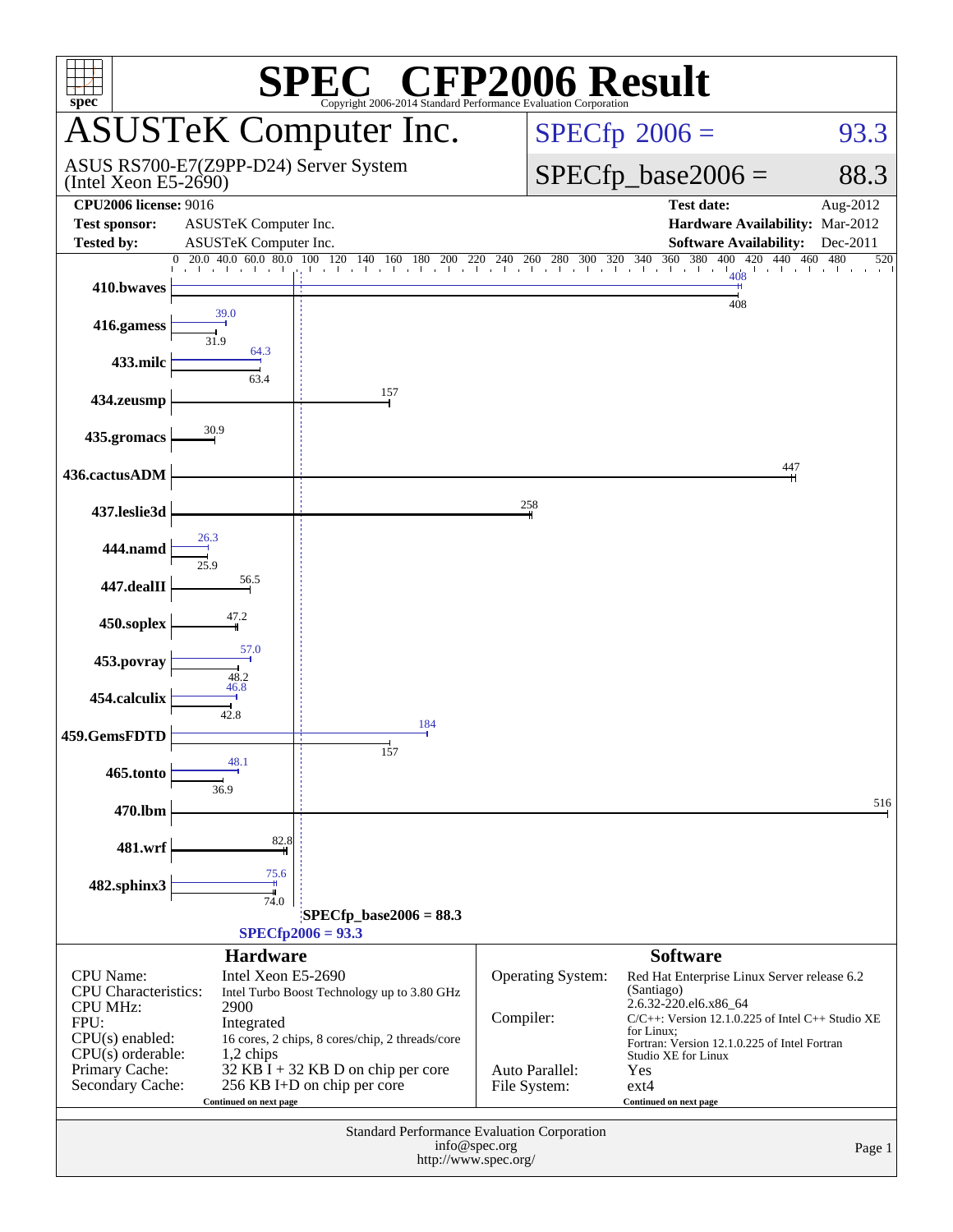

## ASUSTeK Computer Inc.

(Intel Xeon E5-2690) ASUS RS700-E7(Z9PP-D24) Server System

#### $SPECfp2006 = 93.3$  $SPECfp2006 = 93.3$

#### $SPECTp\_base2006 = 88.3$

| <b>CPU2006 license: 9016</b>                                               |                                                                                                                                                         |                                                                                    | <b>Test date:</b><br>Aug-2012                              |
|----------------------------------------------------------------------------|---------------------------------------------------------------------------------------------------------------------------------------------------------|------------------------------------------------------------------------------------|------------------------------------------------------------|
| <b>Test sponsor:</b>                                                       | ASUSTeK Computer Inc.                                                                                                                                   |                                                                                    | <b>Hardware Availability: Mar-2012</b>                     |
| <b>Tested by:</b>                                                          | <b>ASUSTeK</b> Computer Inc.                                                                                                                            |                                                                                    | <b>Software Availability:</b><br>$Dec-2011$                |
| L3 Cache:<br>Other Cache:<br>Memory:<br>Disk Subsystem:<br>Other Hardware: | $20 \text{ MB I+D}$ on chip per chip<br>None<br>128 GB (16 x 8 GB 2Rx4 PC3-12800R-11, ECC)<br>HITACHI HDP725050GLA380 1 x 500 GB SATA, 7200 RPM<br>None | <b>System State:</b><br><b>Base Pointers:</b><br>Peak Pointers:<br>Other Software: | Run level 3 (multi-user)<br>64-bit<br>$32/64$ -bit<br>None |

| <b>Results Table</b> |                                                                                                          |       |                |       |                |       |                |              |                |              |                |              |
|----------------------|----------------------------------------------------------------------------------------------------------|-------|----------------|-------|----------------|-------|----------------|--------------|----------------|--------------|----------------|--------------|
|                      | <b>Base</b>                                                                                              |       |                |       | <b>Peak</b>    |       |                |              |                |              |                |              |
| <b>Benchmark</b>     | <b>Seconds</b>                                                                                           | Ratio | <b>Seconds</b> | Ratio | <b>Seconds</b> | Ratio | <b>Seconds</b> | <b>Ratio</b> | <b>Seconds</b> | <b>Ratio</b> | <b>Seconds</b> | <b>Ratio</b> |
| 410.bwayes           | 33.3                                                                                                     | 408   | 33.3           | 408   | 33.3           | 408   | 33.3           | 408          | 33.1           | 411          | 33.3           | 408          |
| 416.gamess           | 613                                                                                                      | 31.9  | 614            | 31.9  | 613            | 31.9  | 500            | 39.1         | 502            | 39.0         | 504            | 38.8         |
| $433$ .milc          | 145                                                                                                      | 63.4  | 145            | 63.4  | 145            | 63.5  | 143            | 64.3         | 143            | 64.3         | 143            | 64.3         |
| 434.zeusmp           | 57.9                                                                                                     | 157   | 58.1           | 157   | 57.9           | 157   | 57.9           | 157          | 58.1           | 157          | 57.9           | 157          |
| 435 gromacs          | 232                                                                                                      | 30.8  | 229            | 31.1  | 231            | 30.9  | 232            | 30.8         | 229            | 31.1         | 231            | 30.9         |
| 436.cactusADM        | 26.7                                                                                                     | 447   | 26.5           | 450   | 26.7           | 447   | 26.7           | 447          | 26.5           | 450          | 26.7           | 447          |
| 437.leslie3d         | 36.2                                                                                                     | 259   | 36.4           | 258   | 36.4           | 258   | 36.2           | 259          | 36.4           | 258          | 36.4           | 258          |
| 444.namd             | 310                                                                                                      | 25.9  | 310            | 25.9  | 310            | 25.9  | 305            | 26.3         | 305            | 26.3         | 305            | 26.3         |
| 447.dealII           | 202                                                                                                      | 56.5  | 202            | 56.5  | 202            | 56.5  | 202            | 56.5         | 202            | 56.5         | 202            | 56.5         |
| 450.soplex           | 177                                                                                                      | 47.2  | 176            | 47.4  | 181            | 46.1  | 177            | 47.2         | 176            | 47.4         | 181            | 46.1         |
| 453.povray           | 110                                                                                                      | 48.3  | 111            | 47.8  | 110            | 48.2  | 93.3           | 57.0         | 93.8           | 56.7         | 93.2           | 57.1         |
| 454.calculix         | 193                                                                                                      | 42.8  | 194            | 42.4  | 193            | 42.8  | 178            | 46.3         | 176            | 46.8         | 176            | 46.8         |
| 459.GemsFDTD         | 67.4                                                                                                     | 157   | 67.4           | 157   | 67.4           | 157   | 57.8           | 184          | 57.6           | 184          | 57.6           | <u>184</u>   |
| 465.tonto            | 267                                                                                                      | 36.9  | 266            | 37.0  | 266            | 36.9  | 206            | 47.7         | 203            | 48.5         | 205            | 48.1         |
| 470.1bm              | 26.6                                                                                                     | 516   | 26.6           | 516   | 26.6           | 516   | 26.6           | 516          | 26.6           | 516          | 26.6           | 516          |
| 481.wrf              | 138                                                                                                      | 80.7  | 135            | 83.0  | 135            | 82.8  | 138            | 80.7         | 135            | 83.0         | 135            | 82.8         |
| $482$ .sphinx $3$    | 267                                                                                                      | 73.0  | 263            | 74.0  | 259            | 75.1  | 258            | 75.6         | 264            | 73.7         | 258            | 75.6         |
|                      | Results appear in the order in which they were run. Bold underlined text indicates a median measurement. |       |                |       |                |       |                |              |                |              |                |              |

#### **[Operating System Notes](http://www.spec.org/auto/cpu2006/Docs/result-fields.html#OperatingSystemNotes)**

Stack size set to unlimited using "ulimit -s unlimited"

#### **[Platform Notes](http://www.spec.org/auto/cpu2006/Docs/result-fields.html#PlatformNotes)**

 Sysinfo program /cpu2006/config/sysinfo.rev6800 \$Rev: 6800 \$ \$Date:: 2011-10-11 #\$ 6f2ebdff5032aaa42e583f96b07f99d3 running on localhost Wed Aug 22 22:05:03 2012

 This section contains SUT (System Under Test) info as seen by some common utilities. To remove or add to this section, see: <http://www.spec.org/cpu2006/Docs/config.html#sysinfo>

 From /proc/cpuinfo model name : Intel(R) Xeon(R) CPU E5-2690 0 @ 2.90GHz

Continued on next page

Standard Performance Evaluation Corporation [info@spec.org](mailto:info@spec.org) <http://www.spec.org/>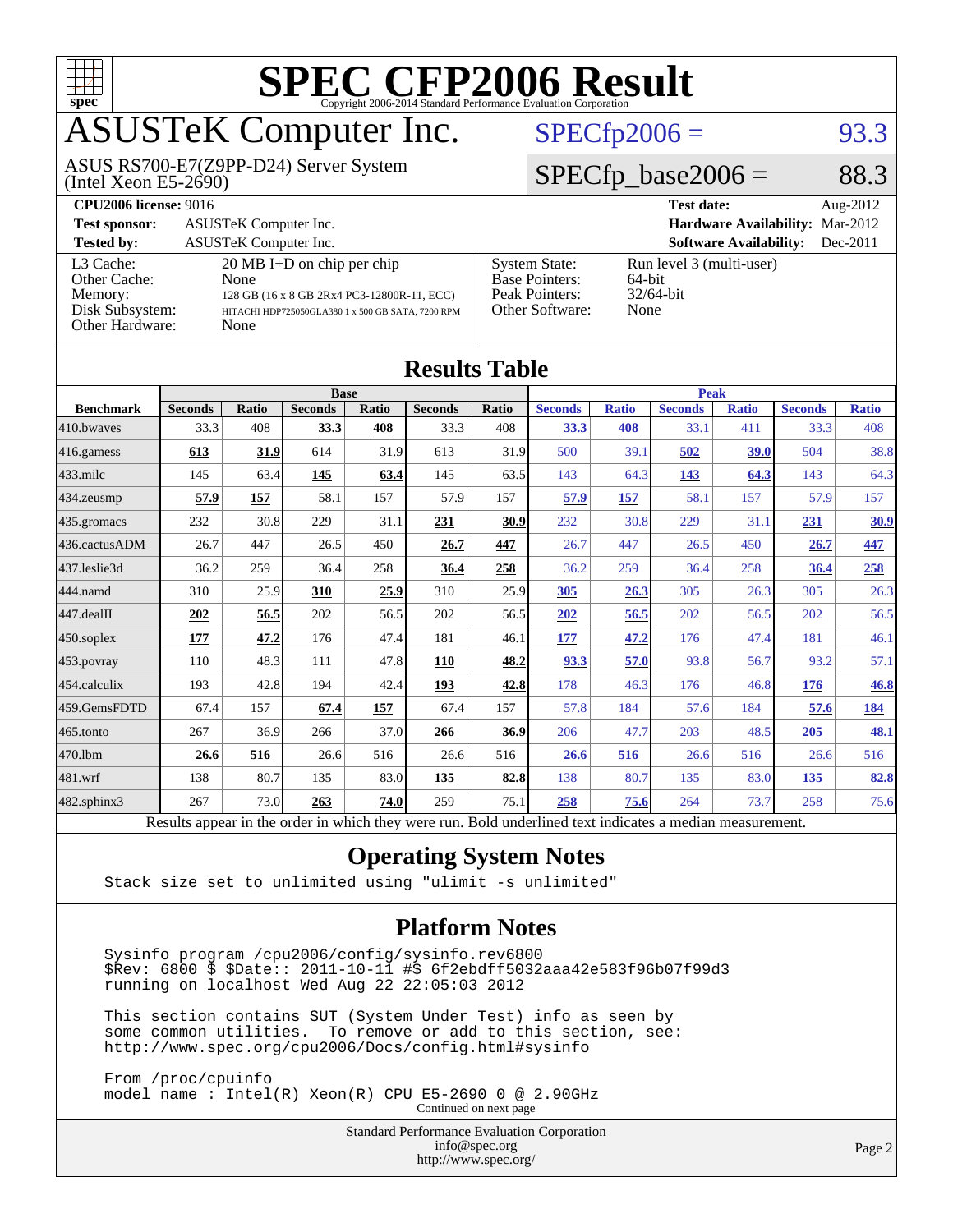

## ASUSTeK Computer Inc.

ASUS RS700-E7(Z9PP-D24) Server System

 $SPECTp2006 =$  93.3

(Intel Xeon E5-2690)

**[Test sponsor:](http://www.spec.org/auto/cpu2006/Docs/result-fields.html#Testsponsor)** ASUSTeK Computer Inc. **[Hardware Availability:](http://www.spec.org/auto/cpu2006/Docs/result-fields.html#HardwareAvailability)** Mar-2012

 $SPECTp\_base2006 = 88.3$ 

**[CPU2006 license:](http://www.spec.org/auto/cpu2006/Docs/result-fields.html#CPU2006license)** 9016 **[Test date:](http://www.spec.org/auto/cpu2006/Docs/result-fields.html#Testdate)** Aug-2012 **[Tested by:](http://www.spec.org/auto/cpu2006/Docs/result-fields.html#Testedby)** ASUSTeK Computer Inc. **[Software Availability:](http://www.spec.org/auto/cpu2006/Docs/result-fields.html#SoftwareAvailability)** Dec-2011

#### **[Platform Notes \(Continued\)](http://www.spec.org/auto/cpu2006/Docs/result-fields.html#PlatformNotes)**

 2 "physical id"s (chips) 32 "processors" cores, siblings (Caution: counting these is hw and system dependent. The following excerpts from /proc/cpuinfo might not be reliable. Use with caution.) cpu cores : 8 siblings : 16 physical 0: cores 0 1 2 3 4 5 6 7 physical 1: cores 0 1 2 3 4 5 6 7 cache size : 20480 KB From /proc/meminfo MemTotal: 132254548 kB<br>HugePages Total: 0 HugePages\_Total: 0<br>Hugepagesize: 2048 kB Hugepagesize: /usr/bin/lsb\_release -d Red Hat Enterprise Linux Server release 6.2 (Santiago) From /etc/\*release\* /etc/\*version\* redhat-release: Red Hat Enterprise Linux Server release 6.2 (Santiago) system-release: Red Hat Enterprise Linux Server release 6.2 (Santiago) system-release-cpe: cpe:/o:redhat:enterprise\_linux:6server:ga:server uname -a: Linux localhost 2.6.32-220.el6.x86\_64 #1 SMP Wed Nov 9 08:03:13 EST 2011 x86\_64 x86\_64 x86\_64 GNU/Linux run-level 3 Aug 22 16:38 SPEC is set to: /cpu2006<br>Filesystem Type Si Type Size Used Avail Use% Mounted on<br>ext4 459G 167G 269G 39% / /dev/sda1 ext4 459G 167G 269G 39% / Additional information from dmidecode: (End of data from sysinfo program)

#### **[General Notes](http://www.spec.org/auto/cpu2006/Docs/result-fields.html#GeneralNotes)**

Environment variables set by runspec before the start of the run: KMP\_AFFINITY = "granularity=fine,scatter"  $LD$  $LLBRARY$  $PATH$  = "/cpu2006/libs/32:/cpu2006/libs/64" OMP\_NUM\_THREADS = "16" Binaries compiled on a system with 1x Core i7-860 CPU + 8GB memory using RHEL5.5 Transparent Huge Pages enabled with:

echo always > /sys/kernel/mm/redhat\_transparent\_hugepage/enabled

Standard Performance Evaluation Corporation [info@spec.org](mailto:info@spec.org) <http://www.spec.org/>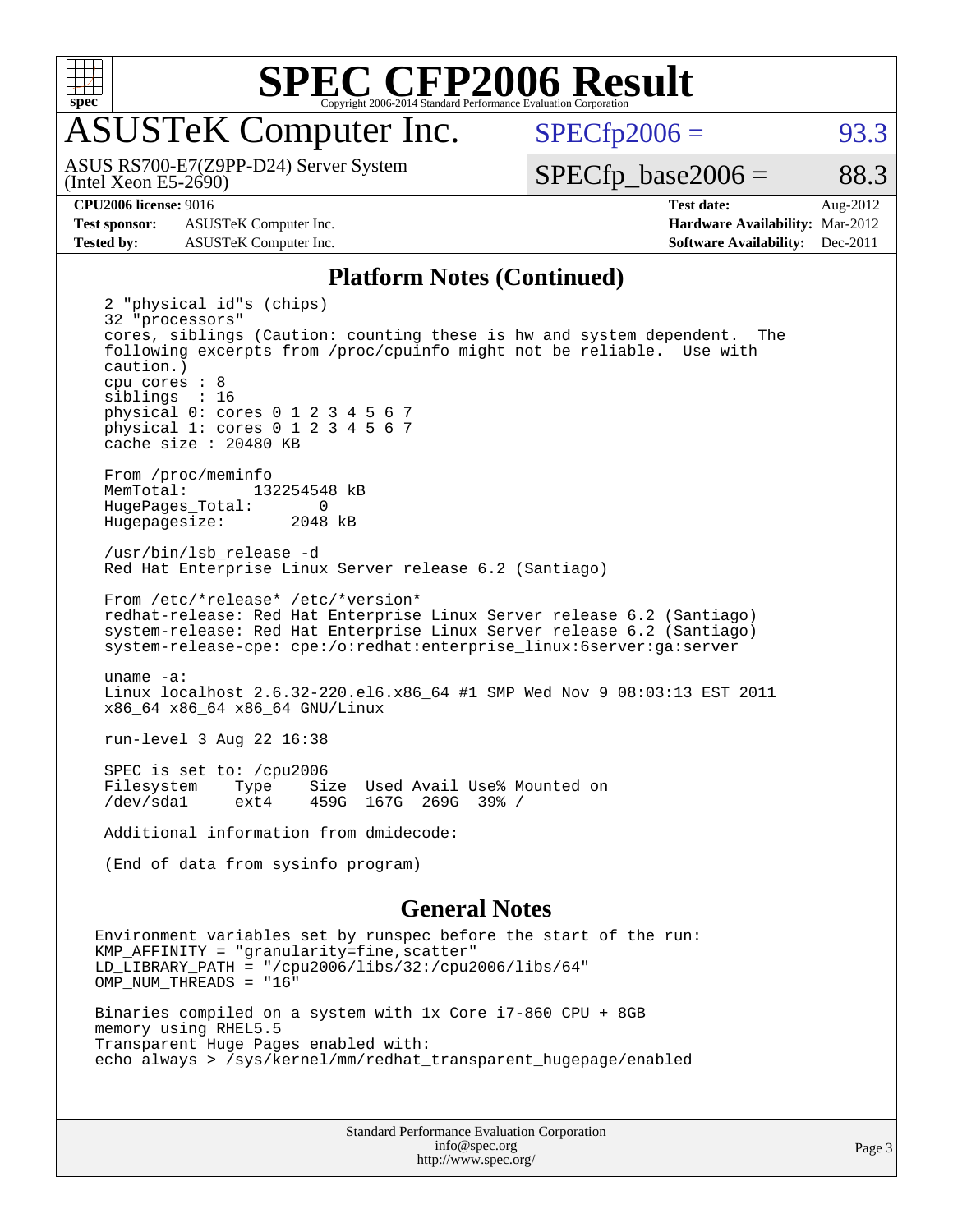

## ASUSTeK Computer Inc.

(Intel Xeon E5-2690) ASUS RS700-E7(Z9PP-D24) Server System  $SPECTp2006 = 93.3$ 

 $SPECTp\_base2006 = 88.3$ 

**[Test sponsor:](http://www.spec.org/auto/cpu2006/Docs/result-fields.html#Testsponsor)** ASUSTeK Computer Inc. **[Hardware Availability:](http://www.spec.org/auto/cpu2006/Docs/result-fields.html#HardwareAvailability)** Mar-2012

**[CPU2006 license:](http://www.spec.org/auto/cpu2006/Docs/result-fields.html#CPU2006license)** 9016 **[Test date:](http://www.spec.org/auto/cpu2006/Docs/result-fields.html#Testdate)** Aug-2012 **[Tested by:](http://www.spec.org/auto/cpu2006/Docs/result-fields.html#Testedby)** ASUSTeK Computer Inc. **[Software Availability:](http://www.spec.org/auto/cpu2006/Docs/result-fields.html#SoftwareAvailability)** Dec-2011

#### **[Base Compiler Invocation](http://www.spec.org/auto/cpu2006/Docs/result-fields.html#BaseCompilerInvocation)**

[C benchmarks](http://www.spec.org/auto/cpu2006/Docs/result-fields.html#Cbenchmarks): [icc -m64](http://www.spec.org/cpu2006/results/res2012q3/cpu2006-20120827-24356.flags.html#user_CCbase_intel_icc_64bit_0b7121f5ab7cfabee23d88897260401c)

[C++ benchmarks:](http://www.spec.org/auto/cpu2006/Docs/result-fields.html#CXXbenchmarks) [icpc -m64](http://www.spec.org/cpu2006/results/res2012q3/cpu2006-20120827-24356.flags.html#user_CXXbase_intel_icpc_64bit_bedb90c1146cab66620883ef4f41a67e)

[Fortran benchmarks](http://www.spec.org/auto/cpu2006/Docs/result-fields.html#Fortranbenchmarks): [ifort -m64](http://www.spec.org/cpu2006/results/res2012q3/cpu2006-20120827-24356.flags.html#user_FCbase_intel_ifort_64bit_ee9d0fb25645d0210d97eb0527dcc06e)

[Benchmarks using both Fortran and C](http://www.spec.org/auto/cpu2006/Docs/result-fields.html#BenchmarksusingbothFortranandC): [icc -m64](http://www.spec.org/cpu2006/results/res2012q3/cpu2006-20120827-24356.flags.html#user_CC_FCbase_intel_icc_64bit_0b7121f5ab7cfabee23d88897260401c) [ifort -m64](http://www.spec.org/cpu2006/results/res2012q3/cpu2006-20120827-24356.flags.html#user_CC_FCbase_intel_ifort_64bit_ee9d0fb25645d0210d97eb0527dcc06e)

 $410.6$ buacces: DODRO CPU\_LPC

#### **[Base Portability Flags](http://www.spec.org/auto/cpu2006/Docs/result-fields.html#BasePortabilityFlags)**

| 410.0Waves: -DSPEC CPU LP04                 |                                                                |
|---------------------------------------------|----------------------------------------------------------------|
| 416.gamess: -DSPEC_CPU_LP64                 |                                                                |
| 433.milc: -DSPEC CPU LP64                   |                                                                |
| 434.zeusmp: -DSPEC_CPU_LP64                 |                                                                |
| 435.gromacs: -DSPEC_CPU_LP64 -nofor_main    |                                                                |
| 436.cactusADM: -DSPEC CPU LP64 -nofor main  |                                                                |
| 437.leslie3d: -DSPEC CPU LP64               |                                                                |
| 444.namd: -DSPEC CPU LP64                   |                                                                |
| 447.dealII: -DSPEC CPU LP64                 |                                                                |
| 450.soplex: -DSPEC_CPU_LP64                 |                                                                |
| 453.povray: -DSPEC_CPU_LP64                 |                                                                |
| 454.calculix: - DSPEC CPU LP64 - nofor main |                                                                |
| 459. GemsFDTD: - DSPEC CPU LP64             |                                                                |
| 465.tonto: - DSPEC CPU LP64                 |                                                                |
| 470.1bm: - DSPEC CPU LP64                   |                                                                |
|                                             | 481.wrf: -DSPEC CPU_LP64 -DSPEC_CPU_CASE_FLAG -DSPEC_CPU_LINUX |
| 482.sphinx3: -DSPEC_CPU_LP64                |                                                                |
|                                             |                                                                |

#### **[Base Optimization Flags](http://www.spec.org/auto/cpu2006/Docs/result-fields.html#BaseOptimizationFlags)**

[C benchmarks](http://www.spec.org/auto/cpu2006/Docs/result-fields.html#Cbenchmarks): [-xAVX](http://www.spec.org/cpu2006/results/res2012q3/cpu2006-20120827-24356.flags.html#user_CCbase_f-xAVX) [-ipo](http://www.spec.org/cpu2006/results/res2012q3/cpu2006-20120827-24356.flags.html#user_CCbase_f-ipo) [-O3](http://www.spec.org/cpu2006/results/res2012q3/cpu2006-20120827-24356.flags.html#user_CCbase_f-O3) [-no-prec-div](http://www.spec.org/cpu2006/results/res2012q3/cpu2006-20120827-24356.flags.html#user_CCbase_f-no-prec-div) [-static](http://www.spec.org/cpu2006/results/res2012q3/cpu2006-20120827-24356.flags.html#user_CCbase_f-static) [-parallel](http://www.spec.org/cpu2006/results/res2012q3/cpu2006-20120827-24356.flags.html#user_CCbase_f-parallel) [-opt-prefetch](http://www.spec.org/cpu2006/results/res2012q3/cpu2006-20120827-24356.flags.html#user_CCbase_f-opt-prefetch) [-ansi-alias](http://www.spec.org/cpu2006/results/res2012q3/cpu2006-20120827-24356.flags.html#user_CCbase_f-ansi-alias) [C++ benchmarks:](http://www.spec.org/auto/cpu2006/Docs/result-fields.html#CXXbenchmarks) [-xAVX](http://www.spec.org/cpu2006/results/res2012q3/cpu2006-20120827-24356.flags.html#user_CXXbase_f-xAVX) [-ipo](http://www.spec.org/cpu2006/results/res2012q3/cpu2006-20120827-24356.flags.html#user_CXXbase_f-ipo) [-O3](http://www.spec.org/cpu2006/results/res2012q3/cpu2006-20120827-24356.flags.html#user_CXXbase_f-O3) [-no-prec-div](http://www.spec.org/cpu2006/results/res2012q3/cpu2006-20120827-24356.flags.html#user_CXXbase_f-no-prec-div) [-static](http://www.spec.org/cpu2006/results/res2012q3/cpu2006-20120827-24356.flags.html#user_CXXbase_f-static) [-opt-prefetch](http://www.spec.org/cpu2006/results/res2012q3/cpu2006-20120827-24356.flags.html#user_CXXbase_f-opt-prefetch) [-ansi-alias](http://www.spec.org/cpu2006/results/res2012q3/cpu2006-20120827-24356.flags.html#user_CXXbase_f-ansi-alias) [Fortran benchmarks](http://www.spec.org/auto/cpu2006/Docs/result-fields.html#Fortranbenchmarks): [-xAVX](http://www.spec.org/cpu2006/results/res2012q3/cpu2006-20120827-24356.flags.html#user_FCbase_f-xAVX) [-ipo](http://www.spec.org/cpu2006/results/res2012q3/cpu2006-20120827-24356.flags.html#user_FCbase_f-ipo) [-O3](http://www.spec.org/cpu2006/results/res2012q3/cpu2006-20120827-24356.flags.html#user_FCbase_f-O3) [-no-prec-div](http://www.spec.org/cpu2006/results/res2012q3/cpu2006-20120827-24356.flags.html#user_FCbase_f-no-prec-div) [-static](http://www.spec.org/cpu2006/results/res2012q3/cpu2006-20120827-24356.flags.html#user_FCbase_f-static) [-parallel](http://www.spec.org/cpu2006/results/res2012q3/cpu2006-20120827-24356.flags.html#user_FCbase_f-parallel) [-opt-prefetch](http://www.spec.org/cpu2006/results/res2012q3/cpu2006-20120827-24356.flags.html#user_FCbase_f-opt-prefetch) [Benchmarks using both Fortran and C](http://www.spec.org/auto/cpu2006/Docs/result-fields.html#BenchmarksusingbothFortranandC): [-xAVX](http://www.spec.org/cpu2006/results/res2012q3/cpu2006-20120827-24356.flags.html#user_CC_FCbase_f-xAVX) [-ipo](http://www.spec.org/cpu2006/results/res2012q3/cpu2006-20120827-24356.flags.html#user_CC_FCbase_f-ipo) [-O3](http://www.spec.org/cpu2006/results/res2012q3/cpu2006-20120827-24356.flags.html#user_CC_FCbase_f-O3) [-no-prec-div](http://www.spec.org/cpu2006/results/res2012q3/cpu2006-20120827-24356.flags.html#user_CC_FCbase_f-no-prec-div) [-static](http://www.spec.org/cpu2006/results/res2012q3/cpu2006-20120827-24356.flags.html#user_CC_FCbase_f-static) [-parallel](http://www.spec.org/cpu2006/results/res2012q3/cpu2006-20120827-24356.flags.html#user_CC_FCbase_f-parallel) [-opt-prefetch](http://www.spec.org/cpu2006/results/res2012q3/cpu2006-20120827-24356.flags.html#user_CC_FCbase_f-opt-prefetch) [-ansi-alias](http://www.spec.org/cpu2006/results/res2012q3/cpu2006-20120827-24356.flags.html#user_CC_FCbase_f-ansi-alias)

| <b>Standard Performance Evaluation Corporation</b> |
|----------------------------------------------------|
| info@spec.org                                      |
| http://www.spec.org/                               |

#### Page 4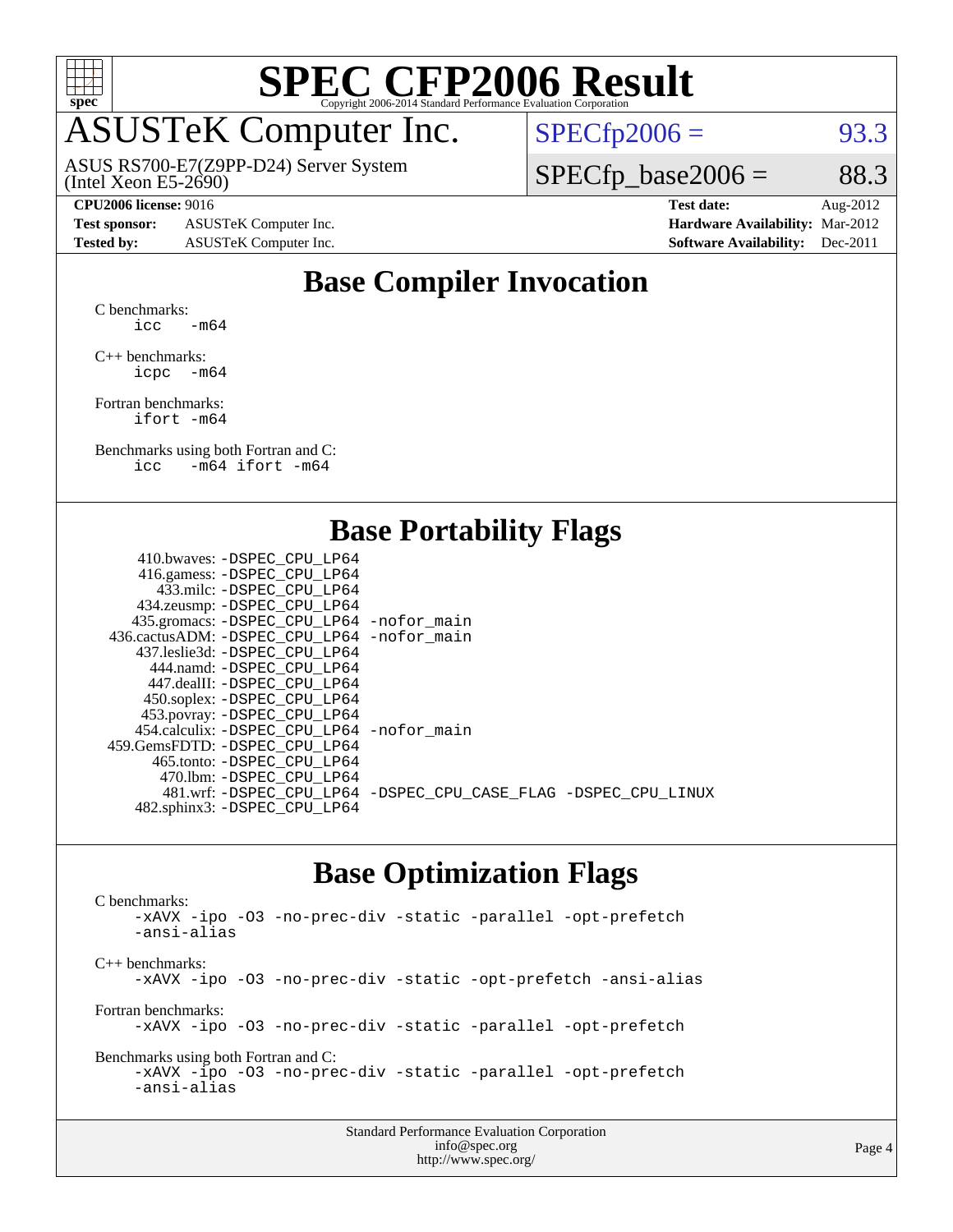

## ASUSTeK Computer Inc.

(Intel Xeon E5-2690) ASUS RS700-E7(Z9PP-D24) Server System  $SPECfp2006 = 93.3$  $SPECfp2006 = 93.3$ 

 $SPECTp\_base2006 = 88.3$ 

**[Test sponsor:](http://www.spec.org/auto/cpu2006/Docs/result-fields.html#Testsponsor)** ASUSTeK Computer Inc. **[Hardware Availability:](http://www.spec.org/auto/cpu2006/Docs/result-fields.html#HardwareAvailability)** Mar-2012

**[CPU2006 license:](http://www.spec.org/auto/cpu2006/Docs/result-fields.html#CPU2006license)** 9016 **[Test date:](http://www.spec.org/auto/cpu2006/Docs/result-fields.html#Testdate)** Aug-2012 **[Tested by:](http://www.spec.org/auto/cpu2006/Docs/result-fields.html#Testedby)** ASUSTeK Computer Inc. **[Software Availability:](http://www.spec.org/auto/cpu2006/Docs/result-fields.html#SoftwareAvailability)** Dec-2011

### **[Peak Compiler Invocation](http://www.spec.org/auto/cpu2006/Docs/result-fields.html#PeakCompilerInvocation)**

[C benchmarks](http://www.spec.org/auto/cpu2006/Docs/result-fields.html#Cbenchmarks):  $\text{icc}$   $-\text{m64}$ 

[C++ benchmarks:](http://www.spec.org/auto/cpu2006/Docs/result-fields.html#CXXbenchmarks) [icpc -m64](http://www.spec.org/cpu2006/results/res2012q3/cpu2006-20120827-24356.flags.html#user_CXXpeak_intel_icpc_64bit_bedb90c1146cab66620883ef4f41a67e)

[Fortran benchmarks](http://www.spec.org/auto/cpu2006/Docs/result-fields.html#Fortranbenchmarks): [ifort -m64](http://www.spec.org/cpu2006/results/res2012q3/cpu2006-20120827-24356.flags.html#user_FCpeak_intel_ifort_64bit_ee9d0fb25645d0210d97eb0527dcc06e)

[Benchmarks using both Fortran and C](http://www.spec.org/auto/cpu2006/Docs/result-fields.html#BenchmarksusingbothFortranandC): [icc -m64](http://www.spec.org/cpu2006/results/res2012q3/cpu2006-20120827-24356.flags.html#user_CC_FCpeak_intel_icc_64bit_0b7121f5ab7cfabee23d88897260401c) [ifort -m64](http://www.spec.org/cpu2006/results/res2012q3/cpu2006-20120827-24356.flags.html#user_CC_FCpeak_intel_ifort_64bit_ee9d0fb25645d0210d97eb0527dcc06e)

#### **[Peak Portability Flags](http://www.spec.org/auto/cpu2006/Docs/result-fields.html#PeakPortabilityFlags)**

Same as Base Portability Flags

### **[Peak Optimization Flags](http://www.spec.org/auto/cpu2006/Docs/result-fields.html#PeakOptimizationFlags)**

[C benchmarks](http://www.spec.org/auto/cpu2006/Docs/result-fields.html#Cbenchmarks):

 433.milc: [-xAVX](http://www.spec.org/cpu2006/results/res2012q3/cpu2006-20120827-24356.flags.html#user_peakPASS2_CFLAGSPASS2_LDFLAGS433_milc_f-xAVX)(pass 2) [-prof-gen](http://www.spec.org/cpu2006/results/res2012q3/cpu2006-20120827-24356.flags.html#user_peakPASS1_CFLAGSPASS1_LDFLAGS433_milc_prof_gen_e43856698f6ca7b7e442dfd80e94a8fc)(pass 1) [-ipo](http://www.spec.org/cpu2006/results/res2012q3/cpu2006-20120827-24356.flags.html#user_peakPASS2_CFLAGSPASS2_LDFLAGS433_milc_f-ipo)(pass 2) [-O3](http://www.spec.org/cpu2006/results/res2012q3/cpu2006-20120827-24356.flags.html#user_peakPASS2_CFLAGSPASS2_LDFLAGS433_milc_f-O3)(pass 2) [-no-prec-div](http://www.spec.org/cpu2006/results/res2012q3/cpu2006-20120827-24356.flags.html#user_peakPASS2_CFLAGSPASS2_LDFLAGS433_milc_f-no-prec-div)(pass 2) [-prof-use](http://www.spec.org/cpu2006/results/res2012q3/cpu2006-20120827-24356.flags.html#user_peakPASS2_CFLAGSPASS2_LDFLAGS433_milc_prof_use_bccf7792157ff70d64e32fe3e1250b55)(pass 2) [-static](http://www.spec.org/cpu2006/results/res2012q3/cpu2006-20120827-24356.flags.html#user_peakOPTIMIZE433_milc_f-static) [-auto-ilp32](http://www.spec.org/cpu2006/results/res2012q3/cpu2006-20120827-24356.flags.html#user_peakCOPTIMIZE433_milc_f-auto-ilp32) [-ansi-alias](http://www.spec.org/cpu2006/results/res2012q3/cpu2006-20120827-24356.flags.html#user_peakCOPTIMIZE433_milc_f-ansi-alias)

 $470.$ lbm: basepeak = yes

 482.sphinx3: [-xAVX](http://www.spec.org/cpu2006/results/res2012q3/cpu2006-20120827-24356.flags.html#user_peakOPTIMIZE482_sphinx3_f-xAVX) [-ipo](http://www.spec.org/cpu2006/results/res2012q3/cpu2006-20120827-24356.flags.html#user_peakOPTIMIZE482_sphinx3_f-ipo) [-O3](http://www.spec.org/cpu2006/results/res2012q3/cpu2006-20120827-24356.flags.html#user_peakOPTIMIZE482_sphinx3_f-O3) [-no-prec-div](http://www.spec.org/cpu2006/results/res2012q3/cpu2006-20120827-24356.flags.html#user_peakOPTIMIZE482_sphinx3_f-no-prec-div) [-unroll2](http://www.spec.org/cpu2006/results/res2012q3/cpu2006-20120827-24356.flags.html#user_peakCOPTIMIZE482_sphinx3_f-unroll_784dae83bebfb236979b41d2422d7ec2) [-ansi-alias](http://www.spec.org/cpu2006/results/res2012q3/cpu2006-20120827-24356.flags.html#user_peakCOPTIMIZE482_sphinx3_f-ansi-alias) [-parallel](http://www.spec.org/cpu2006/results/res2012q3/cpu2006-20120827-24356.flags.html#user_peakCOPTIMIZE482_sphinx3_f-parallel)

[C++ benchmarks:](http://www.spec.org/auto/cpu2006/Docs/result-fields.html#CXXbenchmarks)

 444.namd: [-xAVX](http://www.spec.org/cpu2006/results/res2012q3/cpu2006-20120827-24356.flags.html#user_peakPASS2_CXXFLAGSPASS2_LDFLAGS444_namd_f-xAVX)(pass 2) [-prof-gen](http://www.spec.org/cpu2006/results/res2012q3/cpu2006-20120827-24356.flags.html#user_peakPASS1_CXXFLAGSPASS1_LDFLAGS444_namd_prof_gen_e43856698f6ca7b7e442dfd80e94a8fc)(pass 1) [-ipo](http://www.spec.org/cpu2006/results/res2012q3/cpu2006-20120827-24356.flags.html#user_peakPASS2_CXXFLAGSPASS2_LDFLAGS444_namd_f-ipo)(pass 2) [-O3](http://www.spec.org/cpu2006/results/res2012q3/cpu2006-20120827-24356.flags.html#user_peakPASS2_CXXFLAGSPASS2_LDFLAGS444_namd_f-O3)(pass 2) [-no-prec-div](http://www.spec.org/cpu2006/results/res2012q3/cpu2006-20120827-24356.flags.html#user_peakPASS2_CXXFLAGSPASS2_LDFLAGS444_namd_f-no-prec-div)(pass 2) [-prof-use](http://www.spec.org/cpu2006/results/res2012q3/cpu2006-20120827-24356.flags.html#user_peakPASS2_CXXFLAGSPASS2_LDFLAGS444_namd_prof_use_bccf7792157ff70d64e32fe3e1250b55)(pass 2) [-fno-alias](http://www.spec.org/cpu2006/results/res2012q3/cpu2006-20120827-24356.flags.html#user_peakCXXOPTIMIZEOPTIMIZE444_namd_f-no-alias_694e77f6c5a51e658e82ccff53a9e63a) [-auto-ilp32](http://www.spec.org/cpu2006/results/res2012q3/cpu2006-20120827-24356.flags.html#user_peakCXXOPTIMIZE444_namd_f-auto-ilp32)

447.dealII: basepeak = yes

450.soplex: basepeak = yes

 453.povray: [-xAVX](http://www.spec.org/cpu2006/results/res2012q3/cpu2006-20120827-24356.flags.html#user_peakPASS2_CXXFLAGSPASS2_LDFLAGS453_povray_f-xAVX)(pass 2) [-prof-gen](http://www.spec.org/cpu2006/results/res2012q3/cpu2006-20120827-24356.flags.html#user_peakPASS1_CXXFLAGSPASS1_LDFLAGS453_povray_prof_gen_e43856698f6ca7b7e442dfd80e94a8fc)(pass 1) [-ipo](http://www.spec.org/cpu2006/results/res2012q3/cpu2006-20120827-24356.flags.html#user_peakPASS2_CXXFLAGSPASS2_LDFLAGS453_povray_f-ipo)(pass 2) [-O3](http://www.spec.org/cpu2006/results/res2012q3/cpu2006-20120827-24356.flags.html#user_peakPASS2_CXXFLAGSPASS2_LDFLAGS453_povray_f-O3)(pass 2) [-no-prec-div](http://www.spec.org/cpu2006/results/res2012q3/cpu2006-20120827-24356.flags.html#user_peakPASS2_CXXFLAGSPASS2_LDFLAGS453_povray_f-no-prec-div)(pass 2) [-prof-use](http://www.spec.org/cpu2006/results/res2012q3/cpu2006-20120827-24356.flags.html#user_peakPASS2_CXXFLAGSPASS2_LDFLAGS453_povray_prof_use_bccf7792157ff70d64e32fe3e1250b55)(pass 2) [-unroll4](http://www.spec.org/cpu2006/results/res2012q3/cpu2006-20120827-24356.flags.html#user_peakCXXOPTIMIZE453_povray_f-unroll_4e5e4ed65b7fd20bdcd365bec371b81f) [-ansi-alias](http://www.spec.org/cpu2006/results/res2012q3/cpu2006-20120827-24356.flags.html#user_peakCXXOPTIMIZE453_povray_f-ansi-alias)

[Fortran benchmarks](http://www.spec.org/auto/cpu2006/Docs/result-fields.html#Fortranbenchmarks):

 410.bwaves: [-xAVX](http://www.spec.org/cpu2006/results/res2012q3/cpu2006-20120827-24356.flags.html#user_peakOPTIMIZE410_bwaves_f-xAVX) [-ipo](http://www.spec.org/cpu2006/results/res2012q3/cpu2006-20120827-24356.flags.html#user_peakOPTIMIZE410_bwaves_f-ipo) [-O3](http://www.spec.org/cpu2006/results/res2012q3/cpu2006-20120827-24356.flags.html#user_peakOPTIMIZE410_bwaves_f-O3) [-no-prec-div](http://www.spec.org/cpu2006/results/res2012q3/cpu2006-20120827-24356.flags.html#user_peakOPTIMIZE410_bwaves_f-no-prec-div) [-opt-prefetch](http://www.spec.org/cpu2006/results/res2012q3/cpu2006-20120827-24356.flags.html#user_peakOPTIMIZE410_bwaves_f-opt-prefetch) [-parallel](http://www.spec.org/cpu2006/results/res2012q3/cpu2006-20120827-24356.flags.html#user_peakOPTIMIZE410_bwaves_f-parallel) [-static](http://www.spec.org/cpu2006/results/res2012q3/cpu2006-20120827-24356.flags.html#user_peakOPTIMIZE410_bwaves_f-static)

Continued on next page

Standard Performance Evaluation Corporation [info@spec.org](mailto:info@spec.org) <http://www.spec.org/>